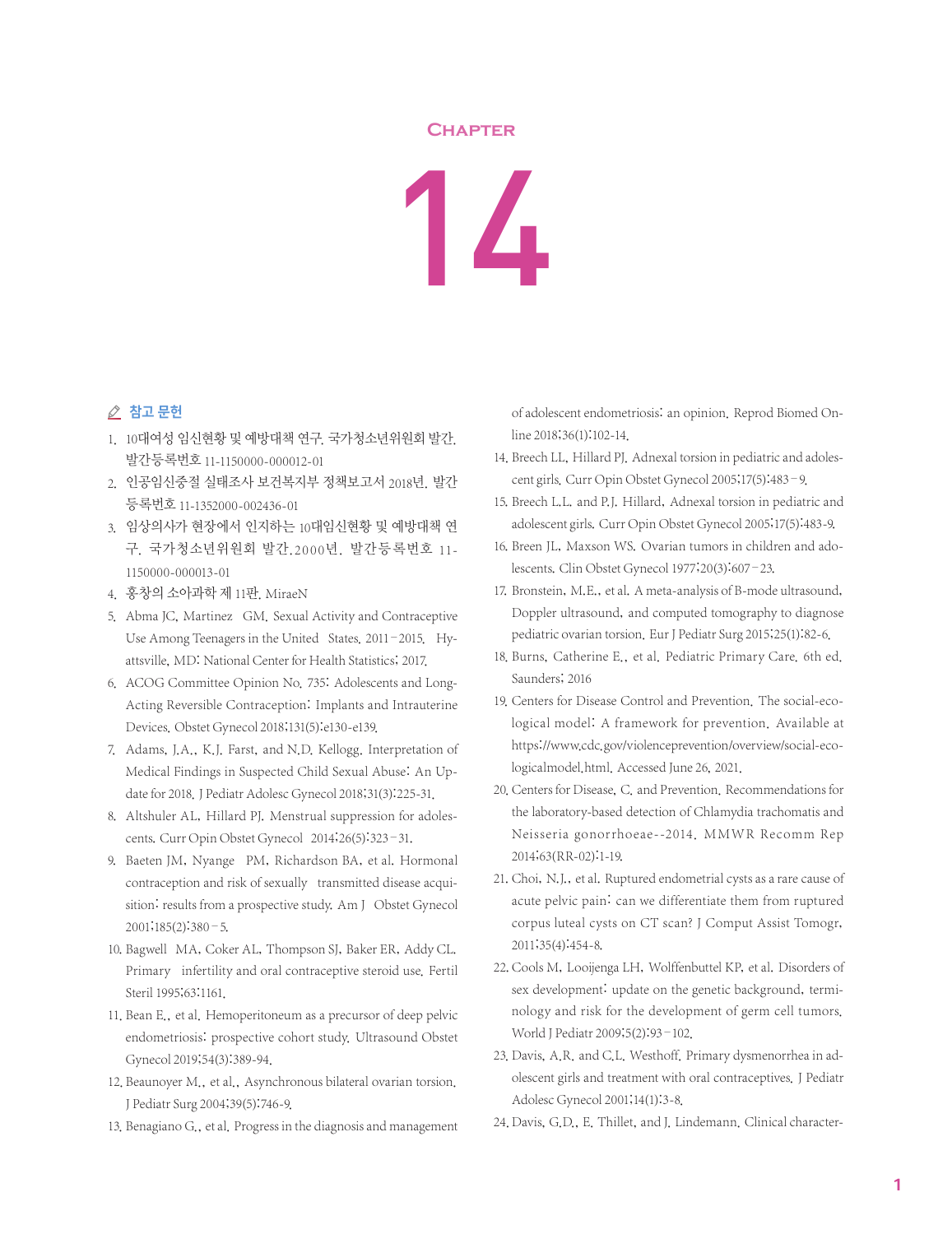istics of adolescent endometriosis. J Adolesc Health 1993;14(5):362-8.

- 25. Demco, L. Mapping the source and character of pain due to endometriosis by patient-assisted laparoscopy. J Am Assoc Gynecol Laparosc 1998;5(3):241-5.
- 26. Diamond MP, Baxter JW, Peerman CG Jr, et al. Occurrence of ovarian masses in childhood and adolescence: a community-wide evaluation. Obstet Gynecol 1988;71(6 Pt 1):858–60.
- 27. Dietrich JE, Millar DM, Quint EH. Obstructive reproductive tract anomalies. J Pediatr Adolesc Gynecol 2014;27(6):396– 402.
- 28. DiVasta, A.D. and M.R. Laufer. The use of gonadotropin releasing hormone analogues in adolescent and young patients with endometriosis. Curr Opin Obstet Gynecol 2013;25(4):287-92.
- 29. DiVasta, A.D., et al. Hormonal Add-Back Therapy for Females Treated With Gonadotropin-Releasing Hormone Agonist for Endometriosis: A Randomized Controlled Trial. Obstet Gynecol 2015;126(3):617-27.
- 30. E E Koumantakis, E A Hassan, E K Deligeoroglou, G K Creatsas. Vulvovaginitis during childhood and adolescence. J Pediatr Adolesc Gynecol 1997 Feb;10(1):39-43.
- 31. Ebert, A.D., et al. Dienogest 2 mg Daily in the Treatment of Adolescents with Clinically Suspected Endometriosis: The VISanne Study to Assess Safety in ADOlescents. J Pediatr Adolesc Gynecol 2017;30(5):560-7.
- 32. Finkel, M.A. Medical aspects of prepubertal sexual abuse, in Child Abuse: Medical Diagnosis and Management, R.M. Reece and C.W. Christian, Editors. 2009, American Academy of Pediatrics: Elk Grove Village, IL. p. S269-320.
- 33. Furlong LA. Ectopic pregnancy risk when contraception fails. A review.J Reprod Med 2002;47(11):881–5.
- 34. Gallion, H.R., L.J. Milam, and L.L. Littrell. Genital Findings in Cases of Child Sexual Abuse: Genital vs Vaginal Penetration. J Pediatr Adolesc Gynecol 2016;29(6):604-11.
- 35. Gambone, J.C., et al. Consensus statement for the management of chronic pelvic pain and endometriosis: proceedings of an expert-panel consensus process. Fertil Steril 2002;78(5):961- 72.
- 36. Gavril, A.R., N.D. Kellogg, and P. Nair. Value of follow-up examinations of children and adolescents evaluated for sexual abuse and assault. Pediatrics 2012;129(2):282-9.
- 37. Girardet, R., et al. Collection of forensic evidence from pediatric victims of sexual assault. Pediatrics 2011;128(2):233-8.
- 38. Girardet, R.G., et al. HIV post-exposure prophylaxis in children and adolescents presenting for reported sexual assault. Child Abuse Negl 2009;33(3):173-8.
- 39. Goldstein, D.P., C. De Cholnoky, and S.J. Emans. Adolescent endometriosis. J Adolesc Health Care 1980;1(1):37-41.
- 40. Gomez-Lobo V, Oelschlager AA. North American Society for Pediatric and Adolescent Gynecology. Gynecological challenges in the diagnosis and care of patients with DSD: The role of the obstetrician gynecologist in the multidisciplinary approach to the patient. Am J Med Genet C Semin Med Genet 2017;175(2):300–3.
- 41. Goyal M, Hersh A, Luan X, et al. National trends in pelvic inflammatory disease among adolescents in the emergency department.J Adolesc Health 2013;53(2):249–52.
- 42. Hallatt, J.G., C.H. Steele, Jr., and M. Snyder. Ruptured corpus luteum with hemoperitoneum: a study of 173 surgical cases. Am J Obstet Gynecol 1984;149(1):5-9.
- 43. Heger, A., et al. Children referred for possible sexual abuse: medical findings in 2384 children. Child Abuse Negl 2002;26(6-7):645-59.
- 44. Helmrath MA, Shin CE, Warner BW. Ovarian cysts in the pediatric population. Semin Pediatr Surg 1998;7(1):19-28.
- 45. Hillard PA. Imperforate hymen. eMedicine. https://emedicine.medscape. com/article/269050-overview. Accessed October 28, 2018.
- 46. Howard, F.M. Chronic pelvic pain. Obstet Gynecol 2003;101(3):594-611.
- 47. Huang H, Wang C, Tian Q. Gonadal tumour risk in 292 phenotypic female patients with disorders of sex development containing Y chromosome or Y-derived sequence. Clin Endocrinol(Oxf) 2017;86(4):621–27.
- 48. Hubner, N., et al. Evolution in the Management of Pediatric and Adolescent Ovarian Torsion as a Result of Quality Improvement Measures. J Pediatr Adolesc Gynecol 2017;30(1):132-7.
- 49. Huppert JS, Biro F, Lan D, et al. Urinary symptoms in adolescent females: STI or UTI? J Adolesc Health 2007;40(5):418– 24.
- 50. Kayaba, H., et al. Hemorrhagic ovarian cyst in childhood: a case report.J Pediatr Surg 1996;31(7):978-9.
- 51. Kim YN, Han JH, Lee YS, Lee I, Han SW, Seo SK, et al. Comparison between prepubertal and postpubertal patients with obstructed hemivagina and ipsilateral renal anomaly syndrome. J Pediatr Urol 2021;17(5):652.e1-652.e7.
- 52. Kim, J.H., et al. Successful conservative management of ruptured ovarian cysts with hemoperitoneum in healthy women. PLoS One 2014;9(3):e91171.
- 53. Kliegman, Robert., et al. Nelson Textbook of Pediatrics. Edition 20. Phialdelphia PA: Elsevier; 2016
- 54. Latthe, P., et al. WHO systematic review of prevalence of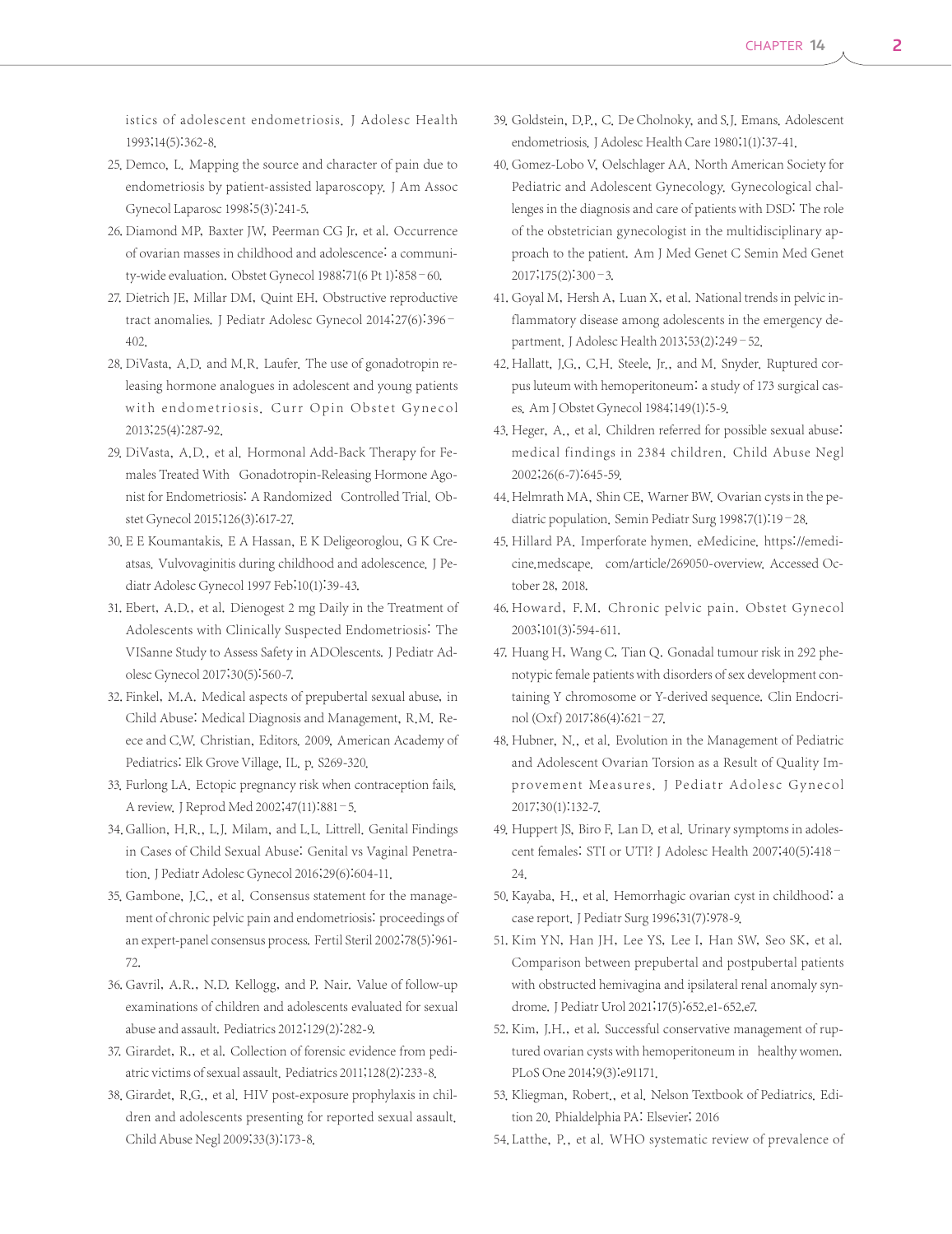chronic pelvic pain: a neglected reproductive health morbidity. BMC Public Health 2006;6:177.

- 55. Laufer MR, Sanfilippo J, Rose G. Adolescent endometriosis: diagnosis and treatment approaches. J Pediatr Adolesc Gynecol 2003;16 (3 Suppl):S3–S11.
- 56. Laufer, M.R. and S.A. Missmer. Does complete laparoscopic excision of endometriosis in teenagers really occur? Fertil Steril 2011;96(3):e145; author reply e146.
- 57. Laufer, M.R. Identification of clear vesicular lesions of atypical endometriosis: a new technique. Fertil Steril 1997;68(4):739- 40.
- 58. Laufer, M.R., et al. Prevalence of endometriosis in adolescent girls with chronic pelvic pain not responding to conventional therapy. J Pediatr Adolesc Gynecol 1997;10(4):199-202.
- 59. Lee, M.S., et al. Ruptured Corpus Luteal Cyst: Prediction of Clinical Outcomes with CT. Korean J Radiol 2017;18(4):607- 14.
- 60. Linam LE, Darolia R, Naffaa LN, et al. US findings of adnexal torsion in children and adolescents: size really does matter. Pediatr Radiol 2007;37(10):1013–9.
- 61. Looijenga LH, Hersmus R, de Leeuw BH, et al. Gonadal tumours and DSD. Best Pract Res Clin Endocrinol Metab 2010;24(2):291–310.
- 62. Lubianca, J.N., C.M. Gordon, and M.R. Laufer. "Addback" therapy for endometriosis in adolescents. J Reprod Med 1998;43(3):164-72.
- 63. Marchino, G.L., et al. Diagnosis of pelvic endometriosis with use of macroscopic versus histologic findings. Fertil Steril 2005;84(1):12-5.
- 64. Marsh, E.E. and M.R. Laufer. Endometriosis in premenarcheal girls who do not have an associated obstructive anomaly. Fertil Steril 2005;83(3):758-60.
- 65. Martinez F, López-Arregui E. Infection risk and intrauterine devices. Acta Obstet Gynecol Scand 2009;88(3):246–50.
- 66. McGahan JP, Wu C. Sonographically guided transvaginal or transrectal pelvic abscess drainage using the trocar method with a new drainage guide attachment. AJR Am J Roentgenol 2008;191(5): 1540–4.
- 67. Medvediev, M.V., et al. Hemorrhagic corpus luteum: Clinical management update. Turk J Obstet Gynecol 2020;17(4):300-9.
- 68. Miele, V., et al. Hemoperitoneum following ovarian cyst rupture: CT usefulness in the diagnosis. Radiol Med 2002;104(4):316-21.
- 69. Multani J, Kives S. Dermoid cysts in adolescents. Curr Opin Obstet Gynecol 2015;27(5):315–9.
- 70. Myhre, A.K., et al. Anal findings in children with and without probable anal penetration: a retrospective study of 1115 chil-

dren referred for suspected sexual abuse. Child Abuse Negl 2013;37(7):465-74.

- 71. Naffaa L, Deshmukh T, Tumu S, et al. Imaging of acute pelvic pain in girls: ovarian torsion and beyond. Curr Probl Diagn Radiol 2017;46(4):317–29.
- 72. Naiditch, J.A. and K.A. Barsness. The positive and negative predictive value of transabdominal color Doppler ultrasound for diagnosing ovarian torsion in pediatric patients. J Pediatr Surg 2013;48(6):1283-7.
- 73. National Cancer Institute. Cancer Stat Facts: Ovarian Cancer. Surveillance, Epidemiology, and End Results Program. 2011. Available online at https://seer.cancer.gov/statfacts/html/ovary.html. Accessed October 28, 2018.
- 74. Olshen, E., et al. Use of human immunodeficiency virus postexposure prophylaxis in adolescent sexual assault victims. Arch Pediatr Adolesc Med 2006;160(7):674-80.
- 75. Oltmann SC, Garcia N, Barber R, et al. Can we preoperatively risk stratify ovarian masses for malignancy? J Pediatr Surg  $2010;45(1):130-4.$
- 76. Proctor, M.L., et al. Transcutaneous electrical nerve stimulation and acupuncture for primary dysmenorrhoea. Cochrane Database Syst Rev 2002;(1):CD002123.
- 77. Pulappadi, V.P., et al. Identifying corpus luteum rupture as the culprit for haemoperitoneum. Br J Radiol 2021;94(1117):20200383.
- 78. Ramiro Molina Cartes, Electra González Araya. Teenage pregnancy. Review Endocr Dev 2012;22:302-31.
- 79. Reif, P., et al. Rupture of endometriotic ovarian cyst causes acute hemoperitoneum in twin pregnancy. Fertil Steril 2011;95(6):2125 e1-3.
- 80. Servaes S, Victoria T, Lovrenski J, et al. Contemporary pediatric gynecologic imaging. Semin Ultrasound CT MR 2010;31(2):116–40.
- 81. Servaes, S., et al. Sonographic findings of ovarian torsion in children. Pediatr Radiol 2007;37(5):446-51.
- 82. Solnik, M.J. Chronic pelvic pain and endometriosis in adolescents. Curr Opin Obstet Gynecol 2006;18(5):511-8.
- 83. Spinelli, C., et al. Adnexal torsion in children and adolescents: new trends to conservative surgical approach -- our experience and review of literature. Gynecol Endocrinol 2013;29(1):54-8.
- 84. Stavroulis, A.I., et al. Laparoscopic treatment of endometriosis in teenagers. Eur J Obstet Gynecol Reprod Biol 2006;125(2):248-50.
- 85. Stepanian M, Cohn DE. Gynecologic malignancies in adolescents. Adolesc Med Clin 2004;15(3):549–68.
- 86. Sutton, C.J., et al. Prospective, randomized, double-blind, controlled trial of laser laparoscopy in the treatment of pelvic